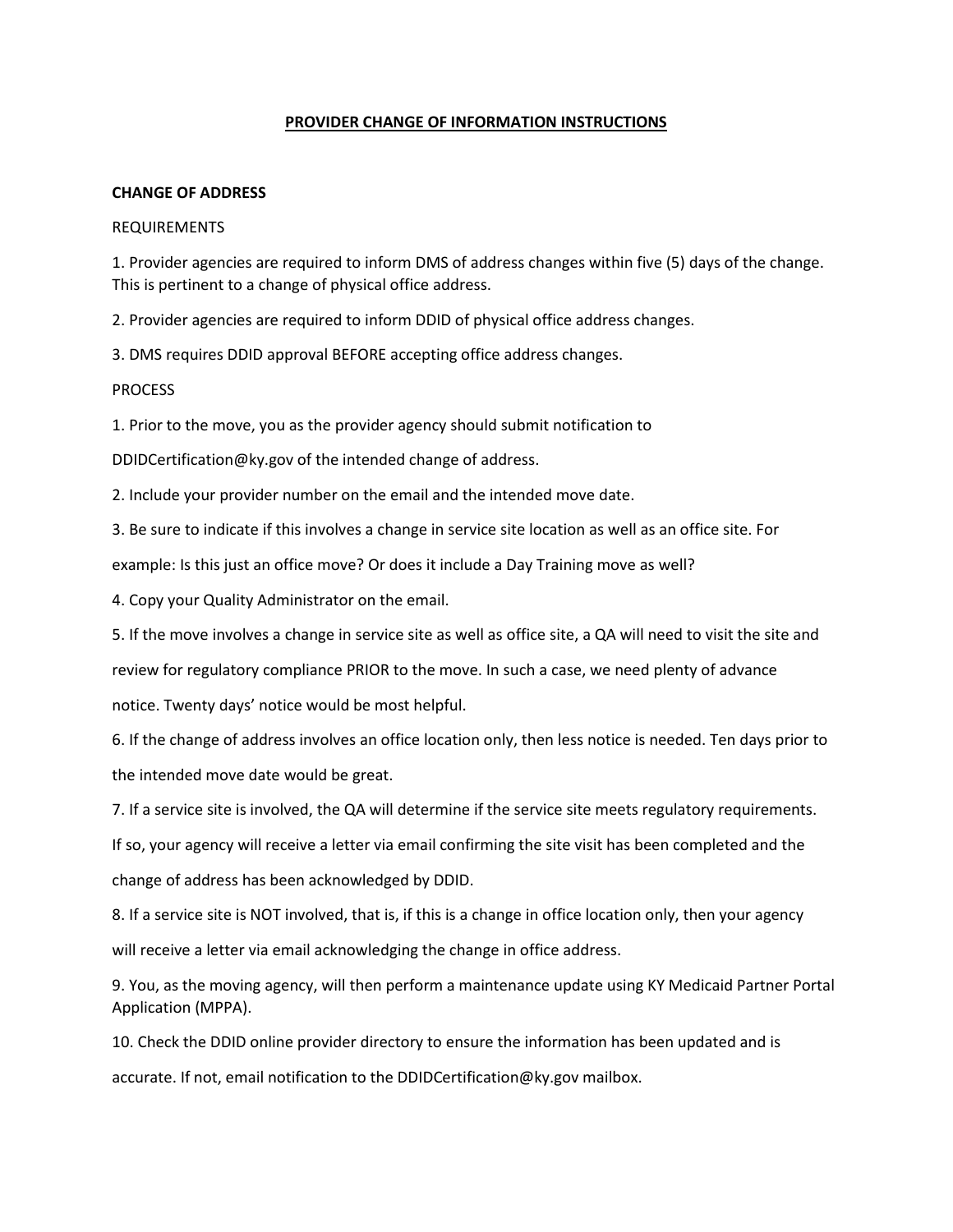### **PROVIDER NAME CHANGE**

This process is to be followed in the event the agency changes the name of the agency but there is NOT a change in ownership. As with the address change process, DMS needs verification of the change from DDID before their records are updated.

#### **PROCESS**

1. Prior to the name change, you as the provider agency should submit notification of the intended change, date of change, and your provider number to DDIDCertification@ky.gov .

2. Copy the Quality Administrator assigned to your agency on the email.

3. Your agency will receive a letter via email acknowledging the name change and noting the agency's existing certification dates.

4. You, as the provider, will then need to submit your request of name change to Kentucky Medicaid in writing. The letter from DDID acknowledging the change will need to be attached. Both documents should be mailed to the following address:

KY Medicaid

PO Box 2110

Frankfort, KY 40602

5. Check the DDID online provider directory to ensure the information has been updated and is accurate. If not, submit notification to DDIDCertification@ky.gov .

# **CHANGE OF EXECUTIVE DIRECTOR OR AGENCY CONTACT INFORMATION**

DMS does not need DDID verification of this request. So the process is simple.

1. For DDID, complete the provider profile entry form and send it via email to

DDIDCertification@ky.gov.

2. Copy the QA assigned to your agency on the email.

3. After about a week, check the online provider directory to ensure the information is captured and accurate.

4. Then inform any other contacts you have of your change of information.